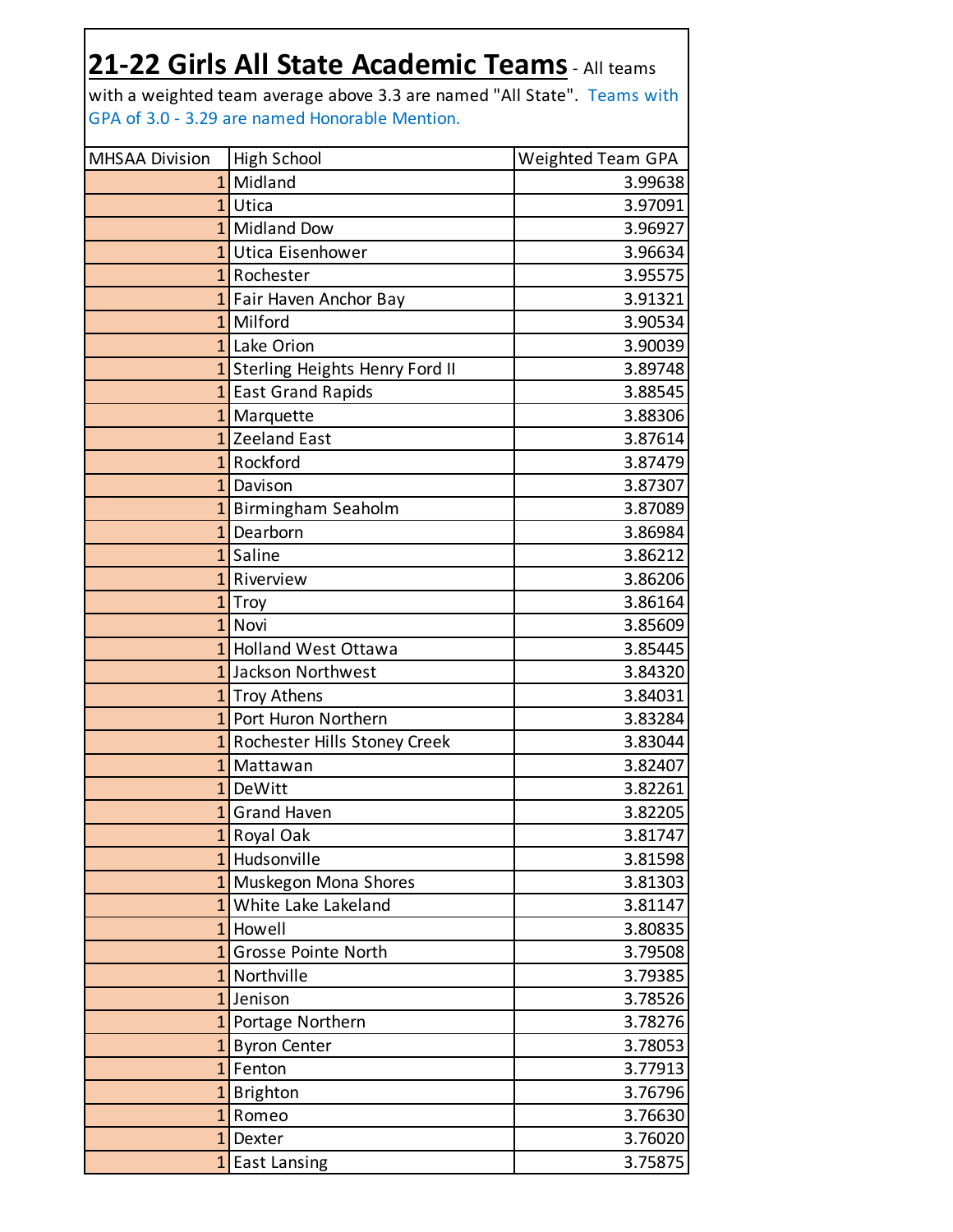| $1\vert$        | Coldwater                          | 3.74811 |
|-----------------|------------------------------------|---------|
| $\overline{1}$  | Port Huron                         | 3.74741 |
|                 | 1 Trenton                          | 3.74609 |
|                 | <b>Traverse City West</b>          | 3.74571 |
|                 | 1 Grand Ledge                      | 3.74175 |
| $\overline{1}$  | Gaylord                            | 3.73855 |
|                 | 1 Caledonia                        | 3.73850 |
|                 | Grand Rapids Forest Hills Northern | 3.73648 |
|                 | 1 Livonia Stevenson                | 3.72950 |
| $\overline{1}$  | Greenville                         | 3.69451 |
|                 | 1 Petoskey                         | 3.68598 |
|                 | <b>Sterling Heights Stevenson</b>  | 3.68597 |
|                 | 1 Dearborn Divine Child            | 3.68184 |
| $\overline{1}$  | Holland                            | 3.67555 |
| $\overline{1}$  | Oxford                             | 3.67247 |
| $1\overline{ }$ | Portage Central                    | 3.66473 |
|                 | 1 Traverse City Central            | 3.66278 |
| $\overline{1}$  | <b>Richland Gull Lake</b>          | 3.64908 |
| 1 <sup>1</sup>  | Parma Western                      | 3.62698 |
|                 | Livonia Franklin                   | 3.62671 |
|                 | 1 Mt Pleasant                      | 3.60593 |
| $\overline{1}$  | Farmington Hills North Farmington  | 3.60407 |
| $\overline{1}$  | <b>Waterford Mott</b>              | 3.58728 |
| $\overline{1}$  | Salem                              | 3.58467 |
| 1 <sup>1</sup>  | <b>Walled Lake Western</b>         | 3.57603 |
| $\overline{1}$  | <b>Walled Lake Northern</b>        | 3.56307 |
| 1 <sub>1</sub>  | Macomb Dakota                      | 3.55403 |
|                 | South Lyon East                    | 3.54903 |
| $1\vert$        | West Bloomfield                    | 3.52738 |
| $\overline{1}$  | Gibraltar Carlson                  | 3.51980 |
|                 | 1 Berkley                          | 3.51393 |
| $\overline{1}$  | <b>St Clair Shores Lakeview</b>    | 3.51387 |
|                 | 1 Farmington Hills Mercy           | 3.50465 |
|                 | 1 Plymouth                         | 3.49650 |
|                 | 1 Cedar Springs                    | 3.48735 |
|                 | 1 Allen Park                       | 3.48093 |
|                 | 1 Zeeland West                     | 3.46393 |
|                 | 1 Lowell                           | 3.45859 |
|                 | 1 Grandville                       | 3.44851 |
|                 | 1 Taylor                           | 3.41726 |
|                 | 1 Brownstown Woodhaven             | 3.40847 |
| $1\vert$        | <b>Grosse Pointe South</b>         | 3.36514 |
|                 | 1 Bay City Central                 | 3.33864 |
| $1\vert$        | <b>Detroit Renaissance</b>         | 3.33423 |
|                 | 1 Sturgis                          | 3.32437 |
|                 | 1 Warren Cousino                   | 3.23356 |
|                 | 1 Roseville                        | 3.22295 |
|                 | 1 Harrison Township LAnse Creuse   | 3.19789 |
|                 | Pontiac Notre Dame Prep            | 3.94306 |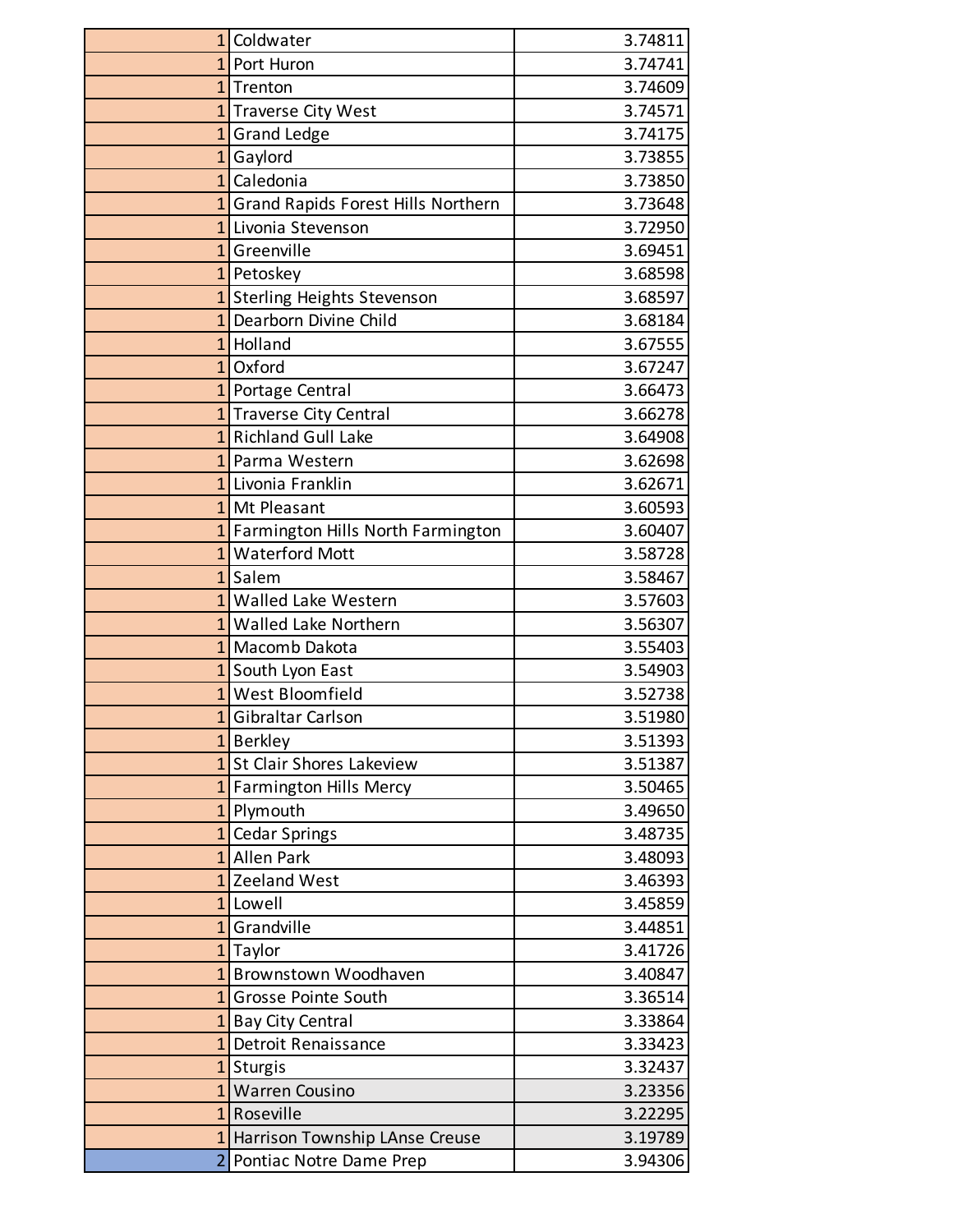|                | Ortonville-Brandon                   | 3.93094 |
|----------------|--------------------------------------|---------|
| $\overline{2}$ | Chelsea                              | 3.90778 |
|                | <b>Comstock Park</b>                 | 3.90471 |
|                | Ovid-Elsie                           | 3.90465 |
|                | 2 Midland Bullock Creek              | 3.89978 |
| $\overline{2}$ | Clio                                 | 3.89237 |
|                | <b>Grand Rapids West Catholic</b>    | 3.88123 |
|                | Marshall                             | 3.87715 |
|                | 2 Grand Rapids South Christian       | 3.86736 |
|                | Lansing Catholic                     | 3.86619 |
|                | Newaygo                              | 3.86347 |
|                | Spring Lake                          | 3.85660 |
|                | 2 Montague                           | 3.85455 |
| $\overline{2}$ | North Branch                         | 3.85350 |
| $\overline{2}$ | Yale                                 | 3.85061 |
|                | Williamston                          | 3.84848 |
|                | 2 Ann Arbor Gabriel Richard          | 3.84728 |
| $\overline{2}$ | Freeland                             | 3.84493 |
|                | Dundee                               | 3.84254 |
|                | <b>Boyne City</b>                    | 3.83100 |
| $\overline{2}$ | Clare                                | 3.81823 |
| $\overline{2}$ | Armada                               | 3.81649 |
| $\overline{2}$ | Ionia                                | 3.81399 |
|                | <b>Flat Rock</b>                     | 3.80799 |
|                | Otsego                               | 3.79576 |
|                | Marysville                           | 3.79556 |
|                | <b>Flint Powers Catholic</b>         | 3.79087 |
|                | <b>Warren Regina</b>                 | 3.78350 |
|                | Lake Odessa Lakewood                 | 3.78344 |
| $\overline{2}$ | Hopkins                              | 3.75844 |
|                | Clawson                              | 3.75810 |
|                | <b>Grand Rapids Catholic Central</b> | 3.75134 |
|                | West Branch Ogemaw Heights           | 3.74660 |
|                | Saginaw Swan Valley                  | 3.74241 |
|                | 2 Edwardsburg                        | 3.74163 |
| $\overline{2}$ | Fremont                              | 3.73880 |
|                | Portland                             | 3.73613 |
|                | 2 Allendale                          | 3.73490 |
|                | 2 Ada Forest Hills Eastern           | 3.72881 |
| $\overline{2}$ | Tecumseh                             | 3.72267 |
|                | 2 Birch Run                          | 3.71924 |
|                | 2 Manistee                           | 3.70993 |
|                | 2 Three Rivers                       | 3.70872 |
|                | <b>Grand Rapids Christian</b>        | 3.70514 |
|                | 2 Marine City                        | 3.70276 |
|                | Bloomfield Hills Cranbrook-Kingswod  | 3.70178 |
|                | Cadillac                             | 3.69900 |
|                | Negaunee                             | 3.68991 |
|                | Whitehall                            | 3.68802 |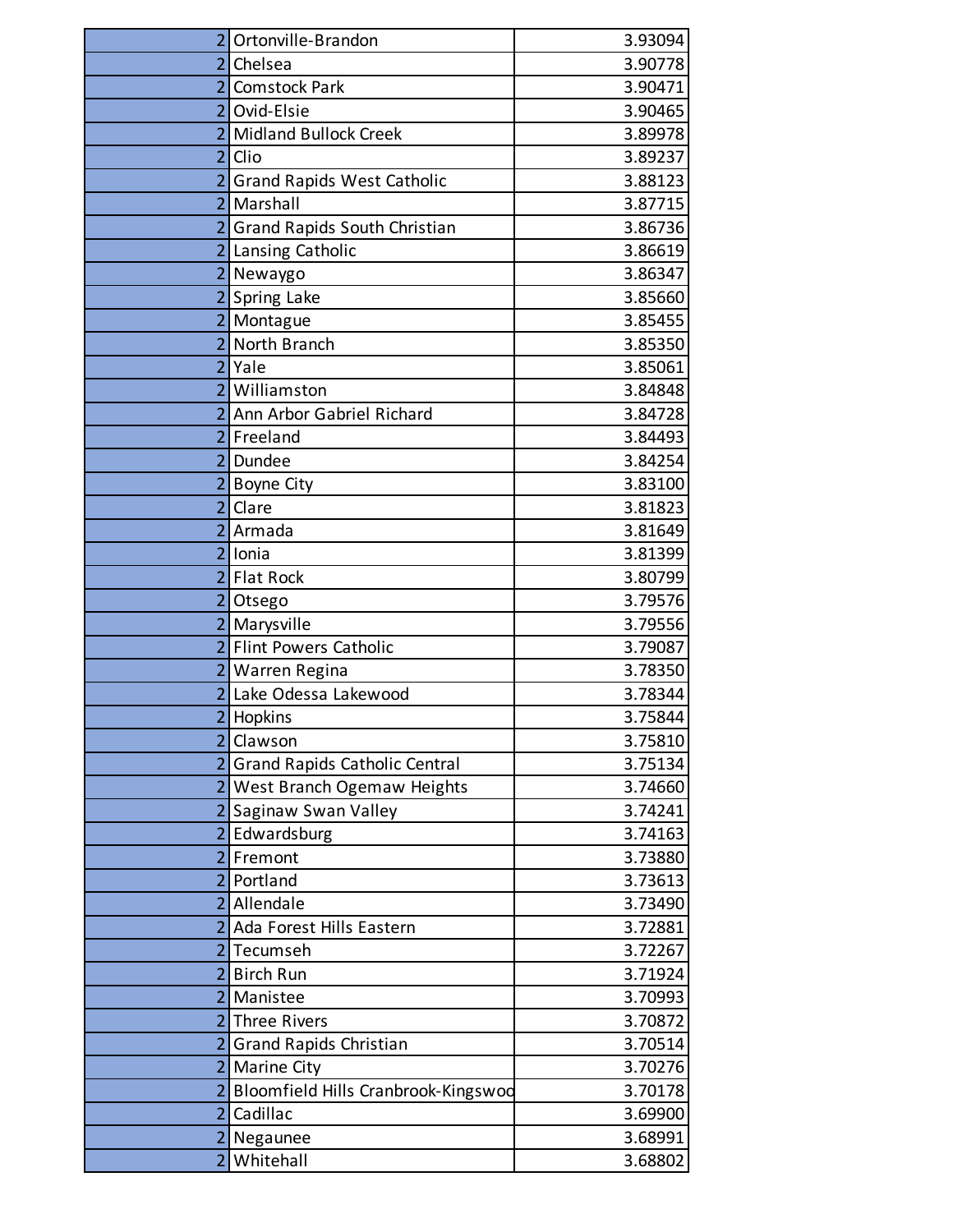|                                             | 2 Frankenmuth                        | 3.66772            |
|---------------------------------------------|--------------------------------------|--------------------|
|                                             | Macomb Lutheran North                | 3.66769            |
|                                             | Shepherd                             | 3.65821            |
|                                             | Chesaning                            | 3.65737            |
|                                             | 2 Almont                             | 3.65079            |
|                                             | Vicksburg                            | 3.64900            |
|                                             | Standish-Sterling                    | 3.64358            |
|                                             | Paw Paw                              | 3.64012            |
|                                             | Monroe Jefferson                     | 3.63017            |
|                                             | Ludington                            | 3.62123            |
|                                             | Sault Ste Marie                      | 3.61944            |
| $\overline{2}$                              | Corunna                              | 3.61739            |
|                                             | Hamilton                             | 3.61388            |
| $\overline{2}$                              | <b>Niles</b>                         | 3.61030            |
|                                             | <b>Big Rapids</b>                    | 3.60466            |
|                                             | Hudsonville Unity Christian          | 3.60161            |
|                                             | Grant                                | 3.58466            |
|                                             | <b>Battle Creek Harper Creek</b>     | 3.56266            |
| $\mathsf{2}^{\scriptscriptstyle\mathsf{I}}$ | Sparta                               | 3.56146            |
|                                             | Houghton                             | 3.55783            |
|                                             | 2 Kingsley                           | 3.55110            |
|                                             | <b>Berrien Springs</b>               | 3.55023            |
|                                             | Constantine                          | 3.54832            |
|                                             | Madison Heights Lamphere             | 3.53882            |
|                                             | Alma                                 | 3.51869            |
| $\overline{2}$                              | Durand                               | 3.51365            |
|                                             | Parchment                            | 3.49147            |
|                                             | New Boston Huron                     | 3.44603            |
|                                             | Imlay City                           | 3.44278            |
| $\overline{2}$                              | Olivet                               | 3.43280            |
|                                             | <b>Battle Creek Pennfield</b>        | 3.42345            |
| 2 <sup>1</sup>                              | Fruitport                            | 3.40882            |
|                                             | 2 Eaton Rapids                       | 3.34955            |
|                                             | Redford Westfield Prep<br>2 Dowagiac | 3.26775            |
| 3                                           | <b>Traverse City St Francis</b>      | 3.22876<br>3.97194 |
| 3 <sup>1</sup>                              | <b>Kent City</b>                     | 3.93812            |
|                                             | 3 Dansville                          | 3.91860            |
|                                             | <b>3</b> Harbor Beach                | 3.90564            |
|                                             | 3 Manchester                         | 3.89934            |
|                                             | <b>3</b> Royal Oak Shrine Catholic   | 3.89025            |
|                                             | 3 New Lothrop                        | 3.88974            |
|                                             | 3 Manton                             | 3.88437            |
| 3                                           | Madison Heights Bishop Foley         | 3.88271            |
| 3 <sup>1</sup>                              | Oscoda                               | 3.86075            |
|                                             | 3 Iron Mountain                      | 3.85173            |
|                                             | 3 Kalamazoo Hackett                  | 3.84396            |
|                                             | 3 Sandusky                           | 3.84117            |
|                                             | 3 Grandville Calvin Christian        | 3.83062            |
|                                             |                                      |                    |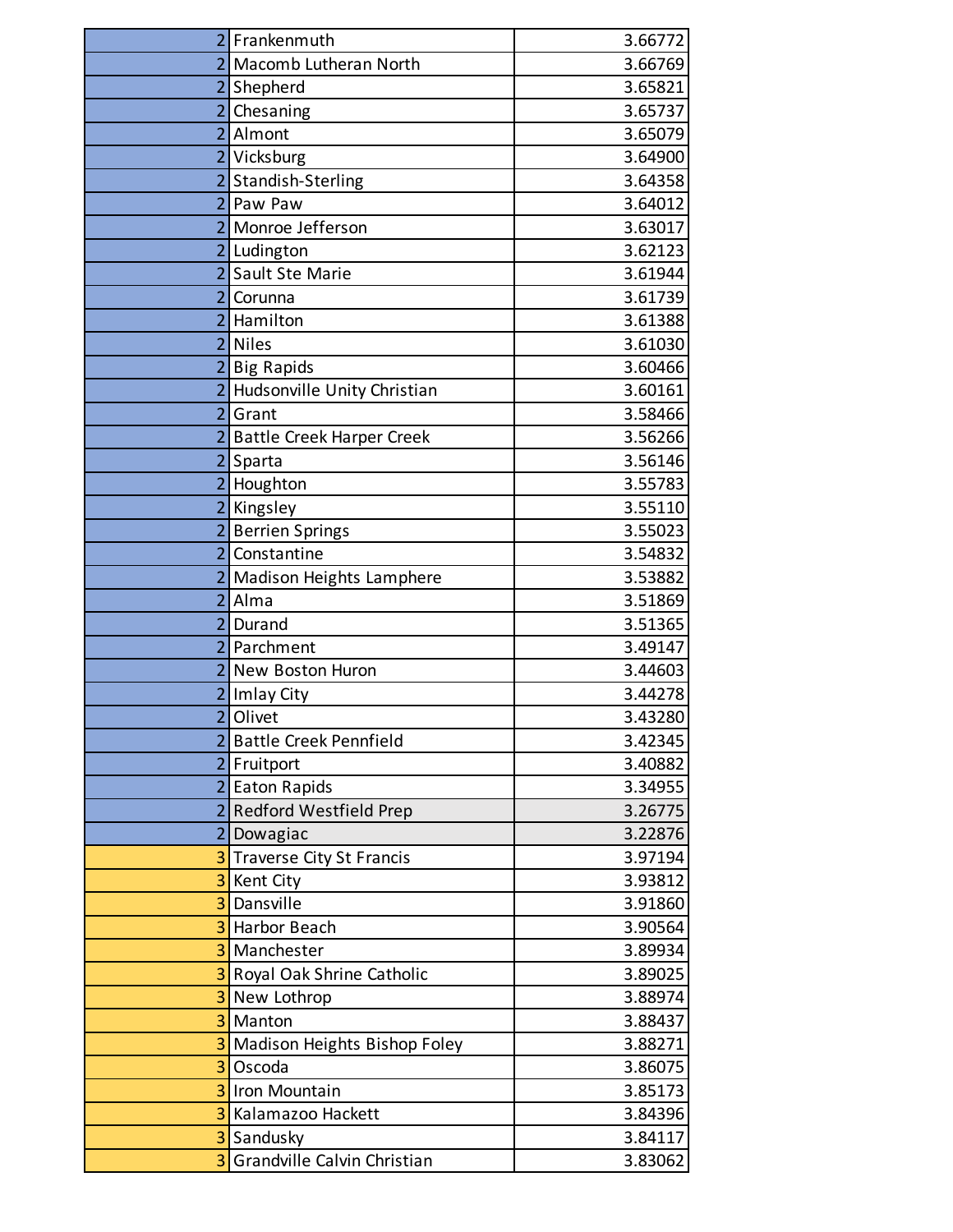|   | 3 Maple City Glen Lake               | 3.82285            |
|---|--------------------------------------|--------------------|
|   | 3 Beal City                          | 3.81959            |
|   | 3 Elk Rapids                         | 3.81323            |
|   | 3 McBain                             | 3.81256            |
|   | 3 Niles Brandywine                   | 3.80086            |
|   | 3 Farwell                            | 3.79935            |
|   | $3$ Hart                             | 3.78827            |
|   | 3Bath                                | 3.78382            |
|   | 3 Adrian Madison                     | 3.78125            |
|   | 3 Hudson                             | 3.77838            |
|   | 3 Whittemore-Prescott                | 3.77742            |
|   | 3 Cass City                          | 3.76082            |
|   | 3 Gladstone                          | 3.76051            |
|   | 3 Morley Stanwood                    | 3.75966            |
| 3 | Caro                                 | 3.75956            |
|   | 3 Roscommon                          | 3.75451            |
|   | 3 Unionville-Sebewaing               | 3.75231            |
|   | 3 Lawton                             | 3.75035            |
|   | 3 St Ignace LaSalle                  | 3.74957            |
|   | 3 Centreville                        | 3.74950            |
|   | 3 Lake City                          | 3.74463            |
|   | 3 Benzonia Benzie Central            | 3.74430            |
|   | 3 Jonesville                         | 3.74206            |
|   | 3 Pewamo-Westphalia                  | 3.73285            |
|   | 3 Reading                            | 3.73211            |
|   | 3 Bronson                            | 3.72995            |
|   | 3 Grass Lake                         | 3.72294            |
|   | 3 Wyoming Potter's House Christian   | 3.70969            |
|   | 3 Schoolcraft                        | 3.70957            |
|   | 3 Ishpeming                          | 3.70562            |
|   | <b>3</b> Union City                  | 3.70417            |
|   | 3 Saranac<br>3 St Louis              | 3.70366            |
|   | 3 Rochester Hills Lutheran Northwest | 3.69800            |
|   |                                      | 3.69190<br>3.68174 |
|   | 3 Bridgman<br>3 Whitmore Lake        | 3.68016            |
|   | 3 Ishpeming Westwood                 | 3.67866            |
|   | 3 East Jordan                        | 3.67564            |
|   | 3 Saginaw Valley Lutheran            | 3.67102            |
|   | 3 Watervliet                         | 3.66979            |
|   | 3 Charlevoix                         | 3.66901            |
|   | 3 Kalamazoo Christian                | 3.66192            |
|   | 3 LeRoy Pine River                   | 3.64897            |
|   | 3 Springport                         | 3.63494            |
|   | 3 Holland Black River                | 3.60990            |
|   | 3 Napoleon                           | 3.60746            |
|   | 3 St Charles                         | 3.58990            |
|   | 3 Hartford                           | 3.58198            |
|   | 3 Byron                              | 3.57772            |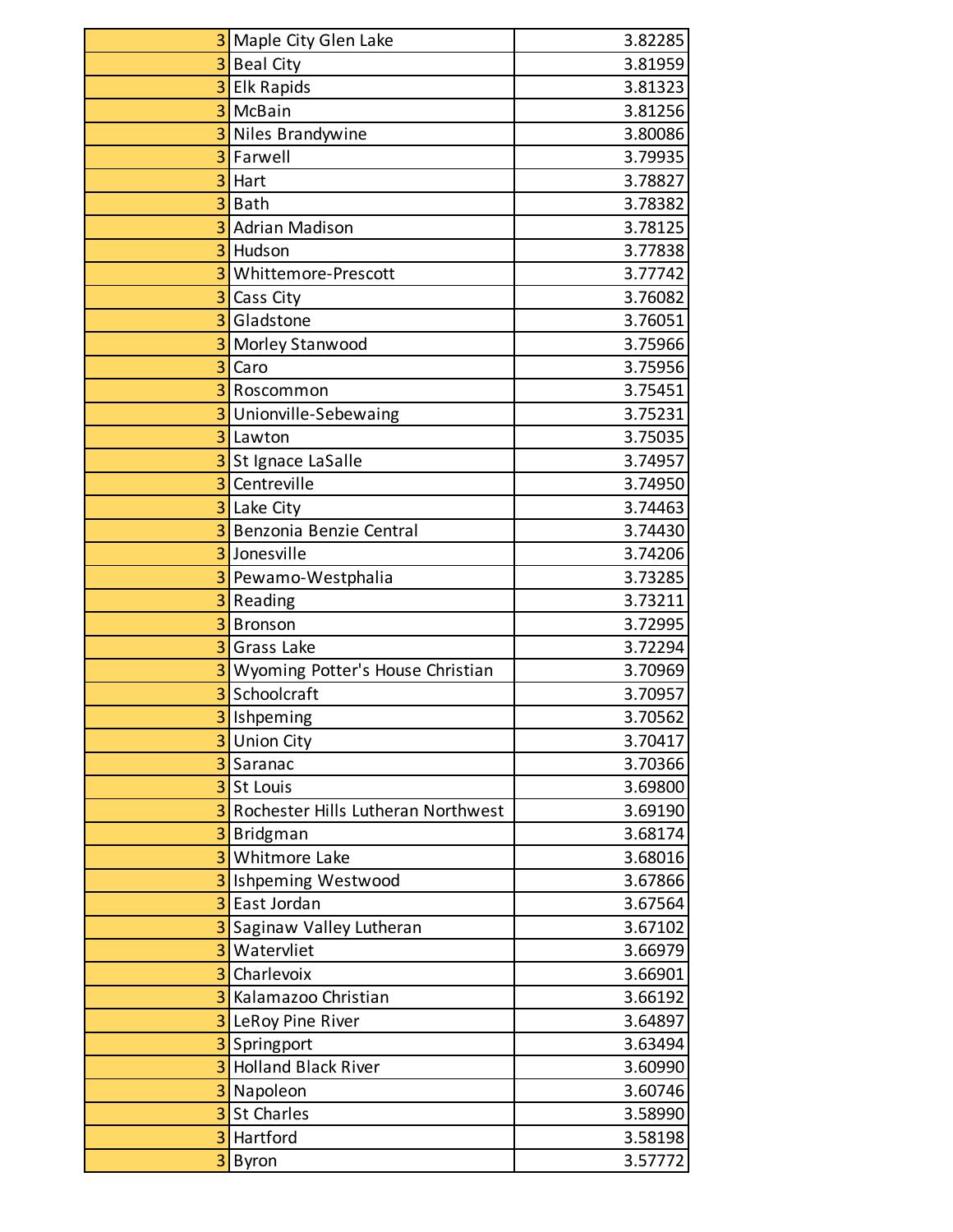|                | 3 Homer                              | 3.57403 |
|----------------|--------------------------------------|---------|
| $\overline{3}$ | <b>Riverview Gabriel Richard</b>     | 3.56894 |
| 3 <sup>1</sup> | Scottville Mason County Central      | 3.56757 |
|                | Ypsilanti Arbor Prep                 | 3.56485 |
|                | 3 Sand Creek                         | 3.55413 |
| $\overline{3}$ | Calumet                              | 3.54725 |
|                | 3 Menominee                          | 3.54196 |
|                | 3 Delton Kellogg                     | 3.53376 |
|                | 3 Carson City-Crystal                | 3.53159 |
| 3              | Shelby                               | 3.52864 |
| $\overline{3}$ | Gwinn                                | 3.50610 |
| $\overline{3}$ | Buchanan                             | 3.50471 |
|                | 3 Kingston                           | 3.49729 |
| 3              | Bloomingdale                         | 3.49142 |
|                | 3 Hanover-Horton                     | 3.48658 |
|                | Traverse City Grand Traverse Academ  | 3.48440 |
|                | 3 Saugatuck                          | 3.46698 |
| 3              | East Jackson                         | 3.46524 |
| $\overline{3}$ | Ithaca                               | 3.44605 |
| $\overline{3}$ | Hemlock                              | 3.43912 |
|                | <b>3</b> Grayling                    | 3.39748 |
| $\overline{3}$ | Marlette                             | 3.15319 |
| 3 <sup>1</sup> | Cassopolis                           | 3.11031 |
| 3              | Genesee                              | 3.00225 |
|                | 4 Onekama                            | 3.99832 |
|                | 4 Portland St Patrick                | 3.95741 |
|                | 4 Saginaw Michigan Lutheran Seminar  | 3.91830 |
|                | 4 Lansing Christian                  | 3.90852 |
|                | 4 Indian River Inland Lakes          | 3.90152 |
|                | 4 Gaylord St Mary                    | 3.90115 |
|                | 4 Leland                             | 3.88270 |
|                | 4 Munising                           | 3.85659 |
|                | 4 Battle Creek St Philip             | 3.85491 |
|                | 4 Fowler                             | 3.85169 |
|                | 4 Kinde-North Huron                  | 3.85024 |
|                | 4 Carney-Nadeau                      | 3.84309 |
|                | 4 Lutheran Westland                  | 3.83466 |
|                | 4 Middleton Fulton                   | 3.83436 |
|                | 4 Adrian Lenawee Christian           | 3.83071 |
|                | 4 Muskegon Catholic Central          | 3.82754 |
|                | 4 Mendon                             | 3.82489 |
|                | 4 Coleman                            | 3.82372 |
|                | 4 Gobles                             | 3.81411 |
|                | 4 Lake Leelanau St Mary              | 3.80610 |
|                | 4 Midland Calvary Baptist            | 3.80371 |
|                | 4 Westland Huron Valley Lutheran     | 3.78963 |
|                | 4 McBain Northern Michigan Christian | 3.78555 |
|                | 4 Pentwater                          | 3.77821 |
|                | 4 Fruitport Calvary Christian        | 3.75584 |